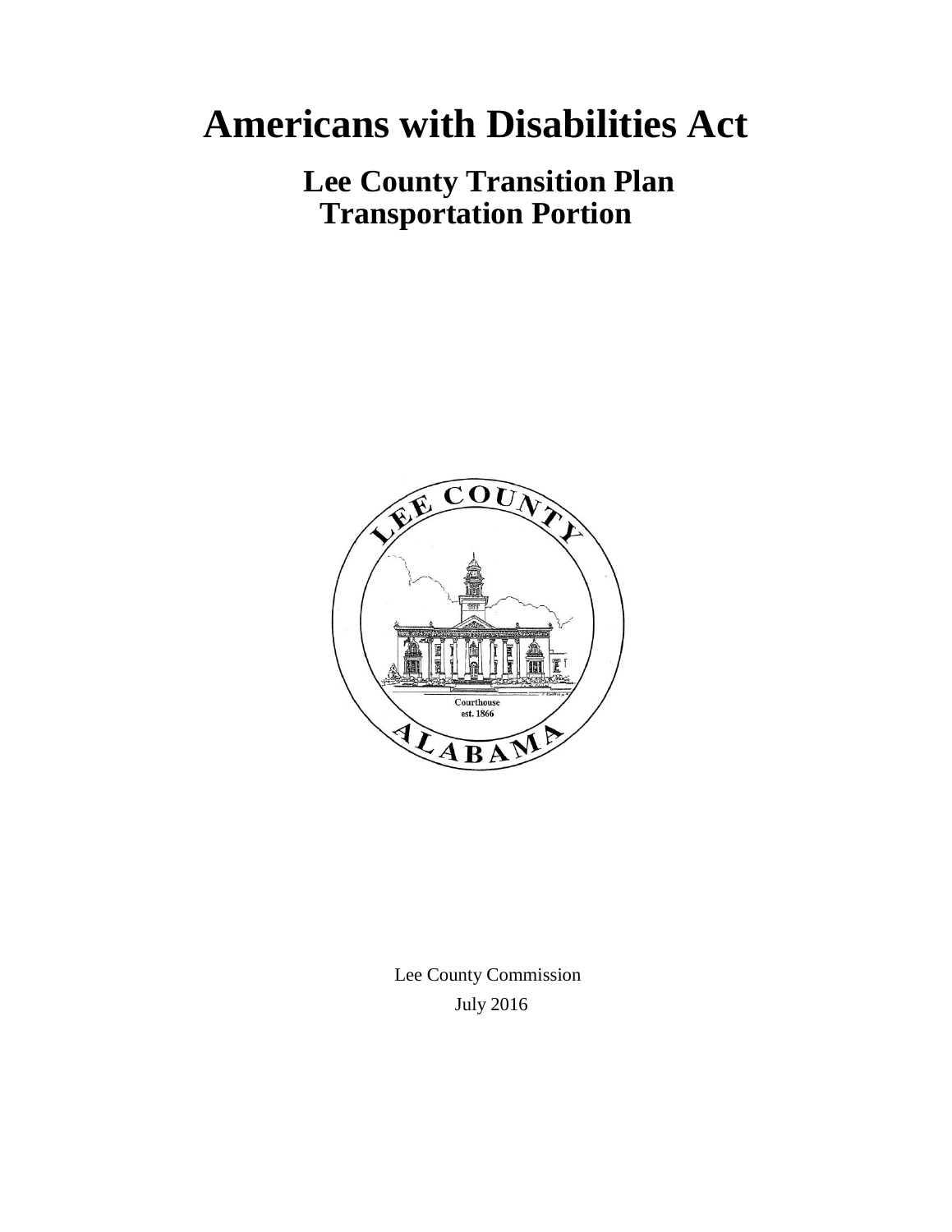# **SECTION 1 - ADA Transition Plan**

#### **1. A. - Americans with Disabilities Act**

On January 26, 1990, the Americans with Disabilities Act (ADA) was enacted as federal law. The legislation prescribes steps for eliminating barriers for individuals with disabilities in access to jobs, public accommodations, governmental services and programs, public transportation, and telecommunications. Lee County is committed to complying with all federal and state laws protecting persons with disabilities. The ADA is divided into five major areas as outlined below:

EMPLOYMENT (Title I) - This title covers all aspects of employment. It directly prohibits discriminating against persons with disabilities in application, hiring, advancement, training, compensation or discipline. All government entities should have already been in compliance with these regulations through Section 504 of the 1973 Vocation Rehabilitation Act.

PUBLIC SERVICE & TRANSPORTATION (TITLE II) - This title of the ADA prohibits discrimination to disabled persons in programs, services and activities of the state and local government. This includes the provision of making such services accessible through "barrier free" public facilities. This title requires state and local governments to adopt a transition plan identifying structural barriers and the changes necessary for their alteration or removal.

PUBLIC ACCOMMODATIONS (Title III) - This title is concerned with the provision of access to any public accommodation provided at a privately funded and operated facility.

TELECOMMUNICATIONS (Title IV) - This title requires telephone companies to provide voice transmission relay services for speech impaired persons and to increase the availability of telecommunication devices for the deaf (TDD). This title also requires any public service messages on television to be closed-captioned for the hearing impaired.

OTHER PROVISIONS (TITLE V) - This title includes miscellaneous provisions such as construction standards, attorney's fees and technical assistance.

Title II of the ADA requires all public entities with 50 or more employees to perform a self-evaluation of all programs, services, facilities, and public right-of-way and ensure these services and activities are accessible to people with disabilities. In addition, it requires the county to prepare a transition plan, provide the public a notice of non-discrimination, designate an ADA Coordinator, and develop formal complaint and grievance procedures. The Americans with Disabilities Act (ADA) Transition Plan is Lee County's commitment to providing equal access to all of its public facilities, services, and programs for citizens with disabilities. As part of this plan, Lee County has undertaken a comprehensive evaluation of its facilities and programs to determine what barriers exist for individuals with disabilities. Lee County will strive to accomplish the following goals in the transition plan:

• Perform self-evaluation of its public right-of-ways to ensure accessibility for individuals with disabilities.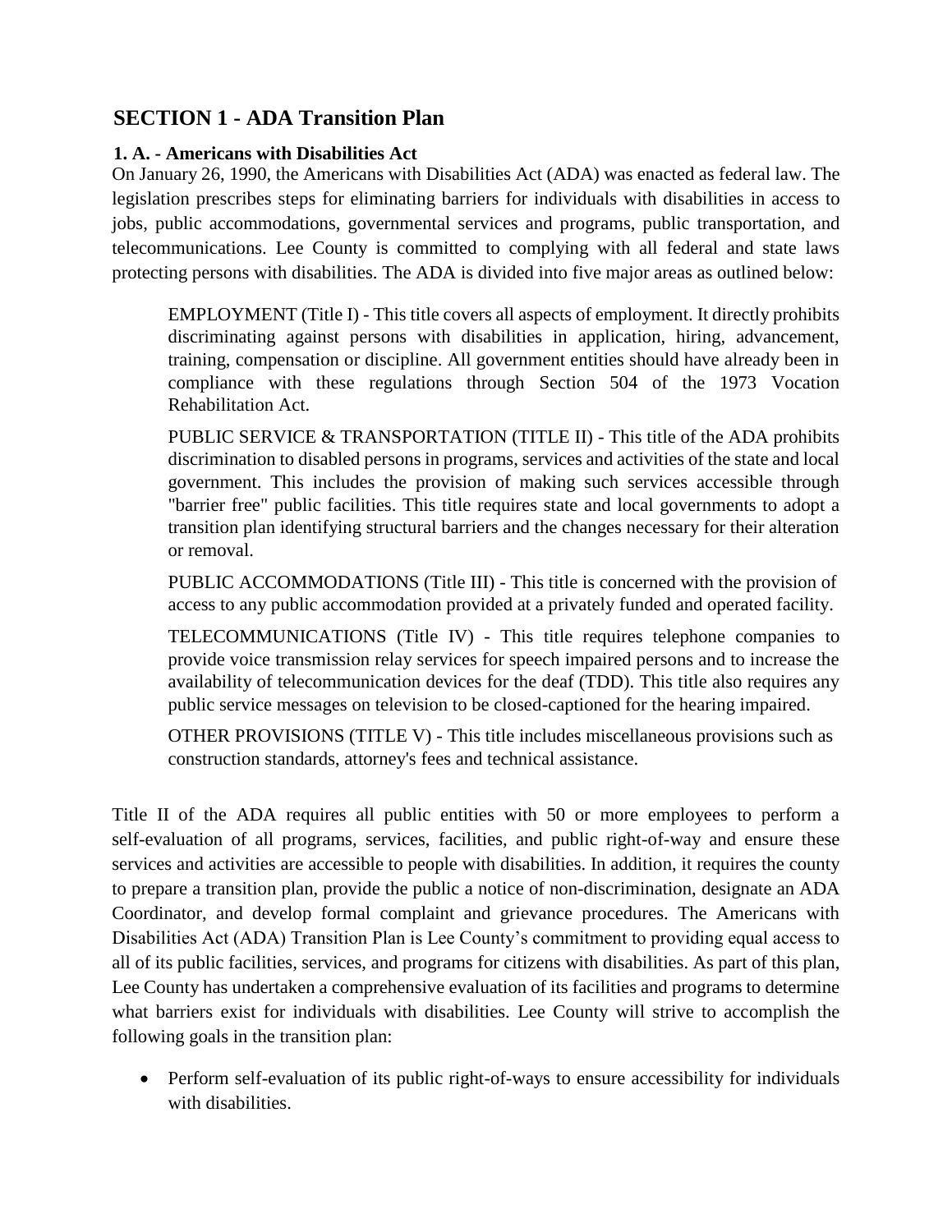- Identify physical barriers in county buildings and facilities to ensure accessibility for individuals with disabilities.
- Develop potential improvements that will provide better accessibility for individuals with disabilities.
- Develop a schedule and overall plan for implementation of improvements for those facilities and infrastructure.
- Comply with ADA standards for all new construction projects.
- Provide individuals with disabilities an avenue to communicate access issues regarding county facilities and infrastructure.

# **1. B. - TITLE II Transition Plan - Transportation Portion**

Lee County is committed to progressively removing physical barriers and providing accessibility to pedestrian facilities within the County's right-of-way. Realizing that any type infrastructure improvement takes time and money, Lee County's Transportation Transition plan will give priority to facilities by considering factors such as population density, overall safety assessment of the facility, improvements that provide the most impact, and availability of funding. These factors will help prioritize the facilities that require improvements. It is Lee County's goal to be fully compliant to the Americans with Disabilities Act (ADA). Outlined below are elements necessary to provide the transportation portion of Lee County's ADA Transition Plan. The remaining portions of the Lee County Transition Plan are currently under development. Should there be any questions regarding any portion of the Lee County ADA Transition Plan, please submit those questions to the Lee County ADA coordinator.

# **1. C. - Public Comment and Adoption.**

The Lee County Commission has made this Plan available to interested citizens and interest groups for review and comment. The Plan was available for review and comment for the period between July 1<sup>st</sup>, 2016 and July 14th, 2016. Notice of the availability for public comment was provided via a listing on the county's web site, [www.leeco.us;](http://www.leeco.us/) at the Lee County Highway Department; the Lee County Courthouse and in the Opelika-Auburn News. A copy of all notices and a list of comments received are included with this plan as Attachment C.

# **1. D. - ADA Coordinator**

The Lee County Commission employee responsible for compliance with this Transition Plan is Wendy Swann, Governmental Relations Coordinator/ADA Compliance Coordinator, 215 S. 9<sup>th</sup> Street, Opelika, AL, 334-737-3674, wswann@leeco.us.

# **1. E. – Request for ADA Compliance Upgrade/Grievance Procedure**.

Requests and complaints received regarding the installation or improvements to curb ramps or this transition plan shall follow the grievance procedure defined by the Lee County Commission's 2016 Transition Plan. A copy of the procedure is attached as Attachment A.

#### **1. F. – Self-evaluation and Recommendations**

See Attachment B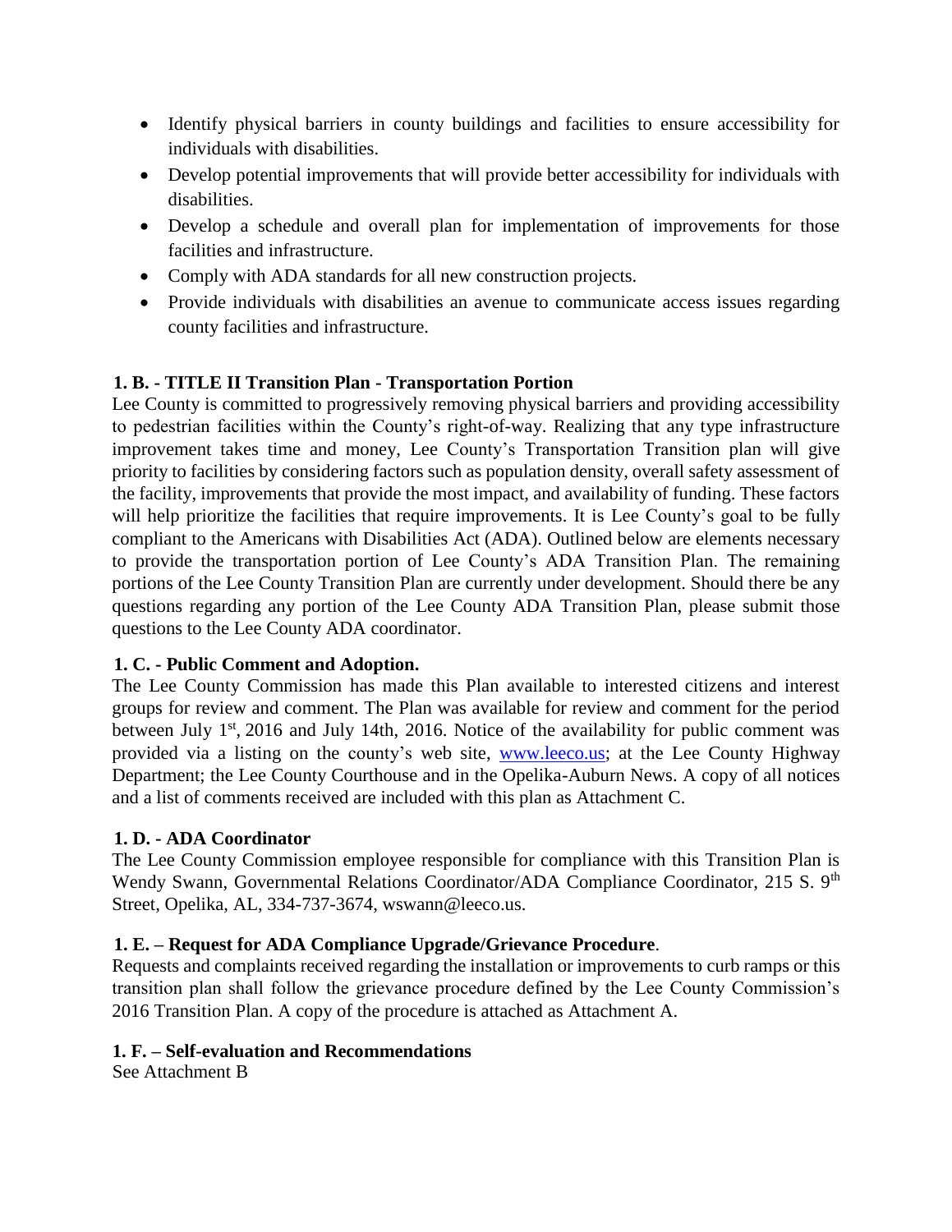#### **1. G. - Regulation Amendments**

Adjustments will be made to the *Lee County Subdivision Regulations* to ensure compliance with the curb ramp design standards established by the ADA. These amendments will address the requirements of the ADA by:

- 1. As necessary requiring installation of curb ramps with new construction funded by Lee County
- 2. As necessary requiring installation of curb ramps, per ADA standards, in each new private commercial development and subdivision.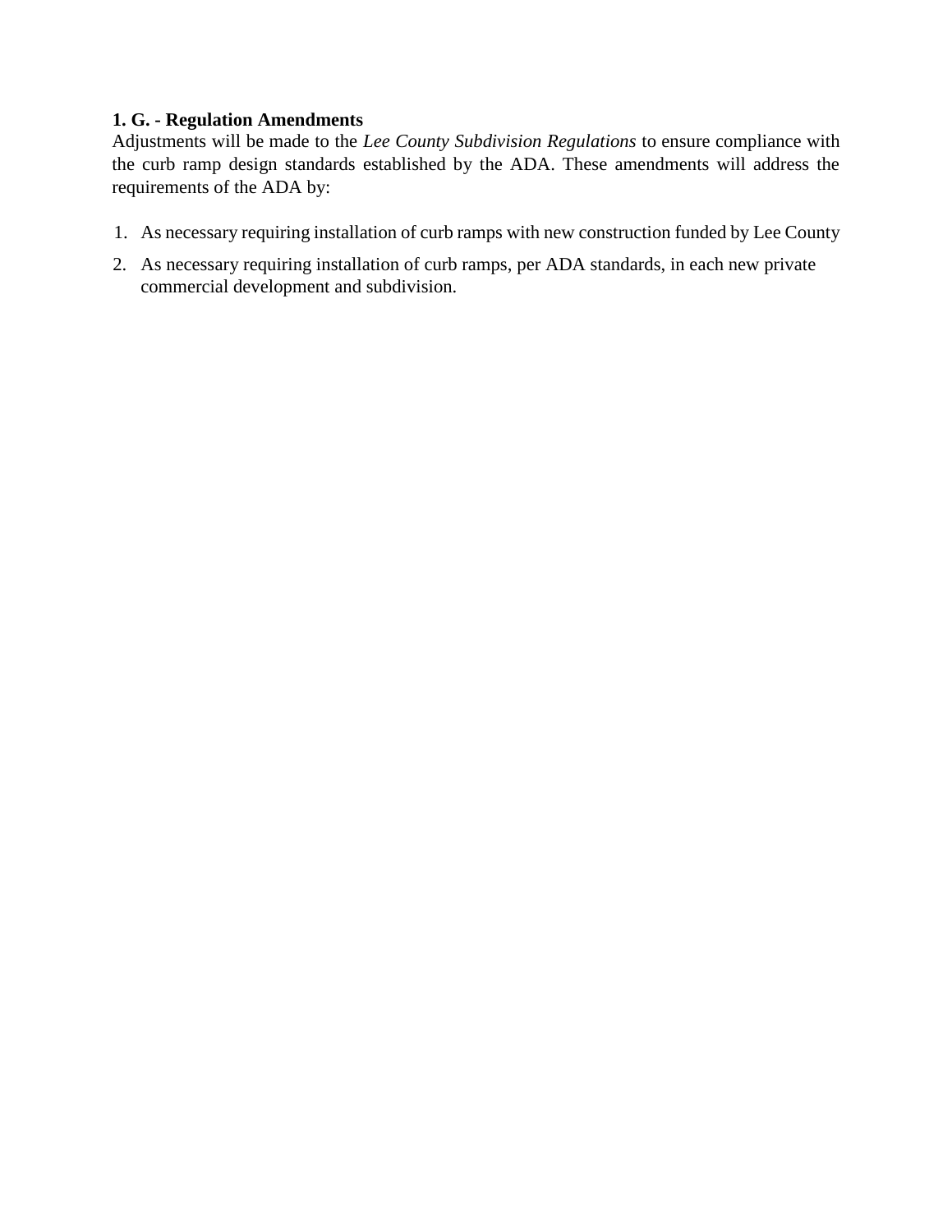# **SECTION 2 - Attachments**

#### **Attachment A. - Grievance Procedure.**

The Lee County Commission has adopted an internal grievance procedure providing for prompt and equitable resolution of complaints alleging any action prohibited by the U.S. Department of Justice regulations implementing Title II of the Americans with Disabilities Act. Title II states, in part, that "no otherwise qualified disabled individual shall, solely by reason of such disability, be excluded from the participation in, be denied the benefits of, or be subjected to discrimination" in programs or activities sponsored by a public entity.

Complaints should be addressed to: Wendy Swann, Governmental Relations Coordinator, Lee County Commission, 215 S  $9<sup>th</sup>$  Street, Opelika, 36801, who has been designated to coordinate ADA compliance efforts.

- 1. Any citizen who has a complaint or request regarding non-compliance with ADA may file a written complaint. The complaint should contain the name, contact information, and a brief description of the alleged non-compliance. Please see attached grievance form.
- 2. Should accommodations be necessary in filing the complaint or other steps in this procedure, an appointment with the ADA Coordinator may be made along with a request of the accommodation necessary to file the complaint.
- 3. An investigation, as may be appropriate, shall follow a filing of complaint. The investigation shall be conducted by the Building Maintenance Supervisor or Assistant County Engineer. These rules contemplate informal but thorough investigation, affording all interested persons and their representatives, if any, an opportunity to submit evidence relevant to a complaint.
- 4. A written determination as to the validity of the complaint and a description of the resolution, if any, shall be issued by the Building Maintenance Supervisor or Assistant County Engineer and a copy forwarded to the complainant no later than 15 days after its filing.
- 5. The ADA Coordinator shall maintain the files and records of the Lee County Commission of Prattville relating to the complaints filed.
- 6. The complainant can request a reconsideration of the case in instances where he or she is dissatisfied with the resolution. The request for reconsideration shall be submitted in writing to the Lee County ADA Appeals Board within 30 calendar days of the written determination. The Lee County ADA Appeals Board shall consist of the Lee County Commission Chairman and the Lee County Engineer. All correspondence to the ADA Appeals Board shall be submitted to: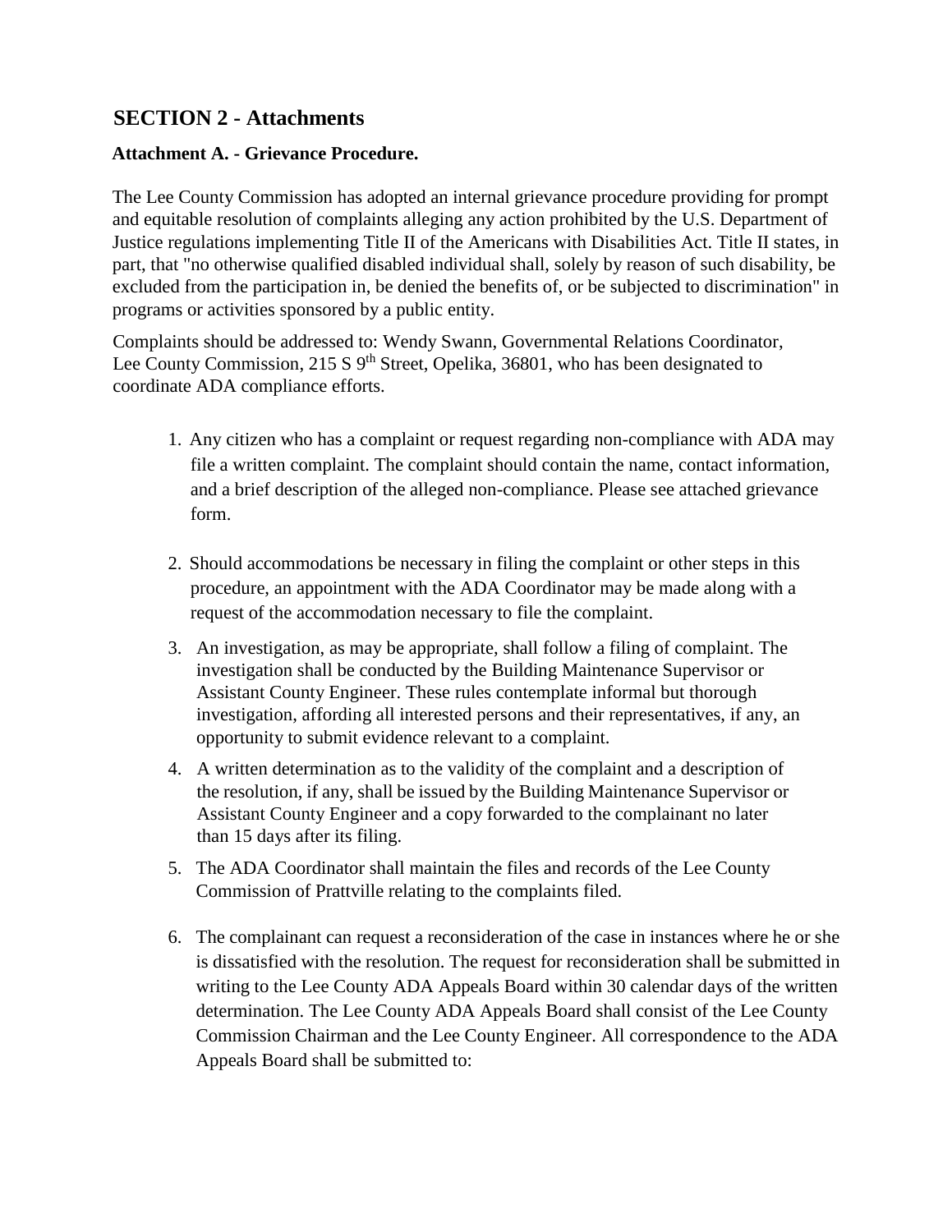Lee County ADA Appeals Board 100 Orr Avenue Opelika, AL 36801

Within 30 days after the receipt of the petition for reconsideration, the ADA Appeals Board will meet with the complainant to discuss the issue and possible solution. The ADA Appeals Board will respond in writing with a final resolution for the complaint.

- 7. The right of a person to prompt an equitable resolution of the complaint filed hereunder shall not be impaired by the person's pursuit of other remedies such as filing of an ADA complaint with the responsible federal department or agency. Use of this grievance procedure is not a prerequisite to the pursuit of other remedies.
- 8. These rules shall be construed to protect the substantive rights of interested persons to meet appropriate due process standards, and to assure that the Lee County Commission complies with the ADA and implementing regulations.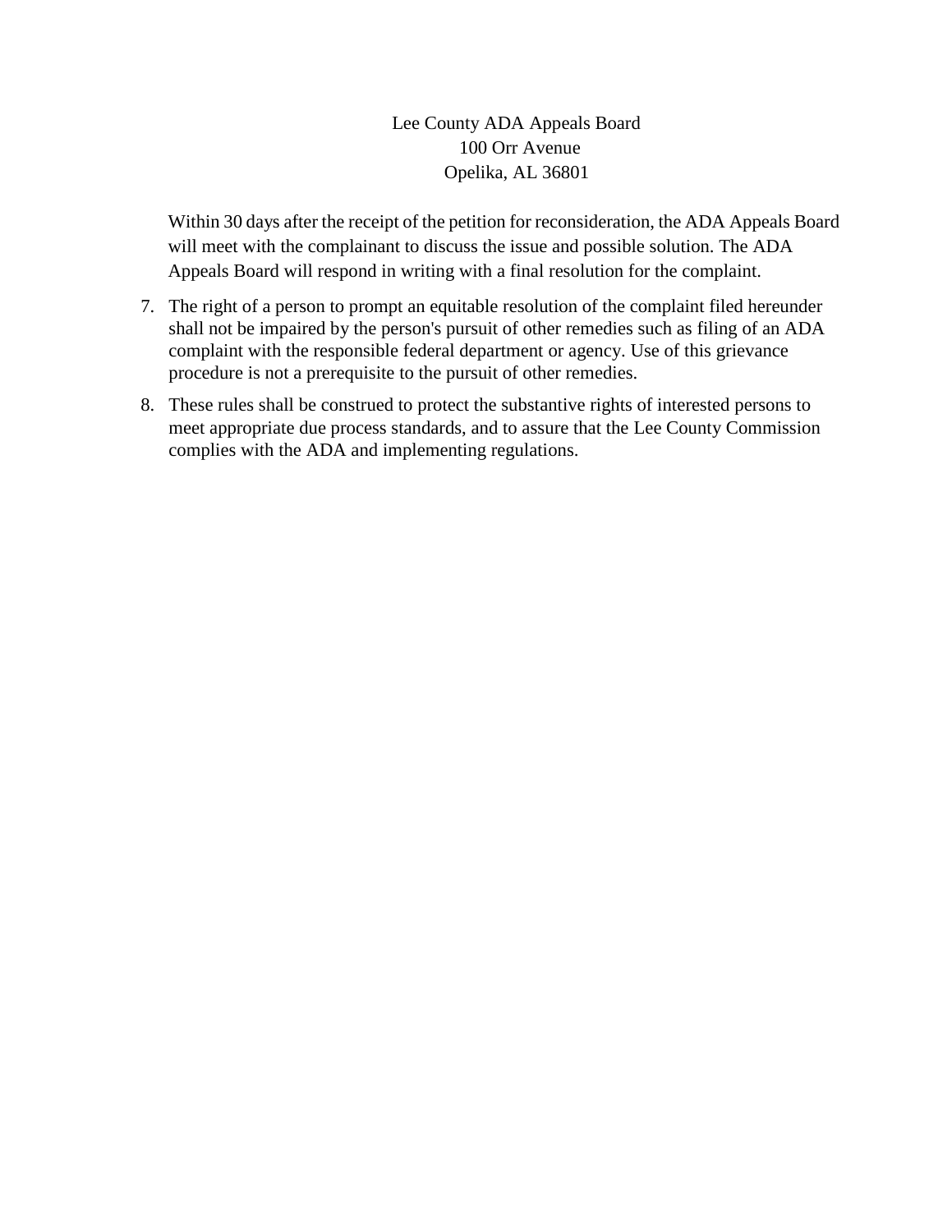

# Lee County ADA Grievance Form

| Name:                                                                                                                                                                                                                                                                                                                                                    |       |       |       |  |  |  |  |  |  |  |
|----------------------------------------------------------------------------------------------------------------------------------------------------------------------------------------------------------------------------------------------------------------------------------------------------------------------------------------------------------|-------|-------|-------|--|--|--|--|--|--|--|
| Address:                                                                                                                                                                                                                                                                                                                                                 |       |       |       |  |  |  |  |  |  |  |
| Contact<br>Numbers:                                                                                                                                                                                                                                                                                                                                      | Home: | Work: | Cell: |  |  |  |  |  |  |  |
| E-mail Address:                                                                                                                                                                                                                                                                                                                                          |       |       |       |  |  |  |  |  |  |  |
| Reason for grievance/complaint, or why you feel you have been discriminated against.<br><b>The</b><br>complaint should be in writing and contain information about the alleged discrimination such as<br>name, address, phone number of complainant and location, date, and description of the problem.<br>Use a separate sheet if more space is needed. |       |       |       |  |  |  |  |  |  |  |
| State if you require an alternative form for any written follow-up communications:<br>ex: Would like<br>an in-person meeting for follow-up.                                                                                                                                                                                                              |       |       |       |  |  |  |  |  |  |  |
| Signature:                                                                                                                                                                                                                                                                                                                                               |       |       | Date: |  |  |  |  |  |  |  |

If you have any questions about this form, need accommodation, or a different format, please contact the Lee County ADA Coordinator at (334) 737-3674 or send an e-mail to **wswann@leeco.us**.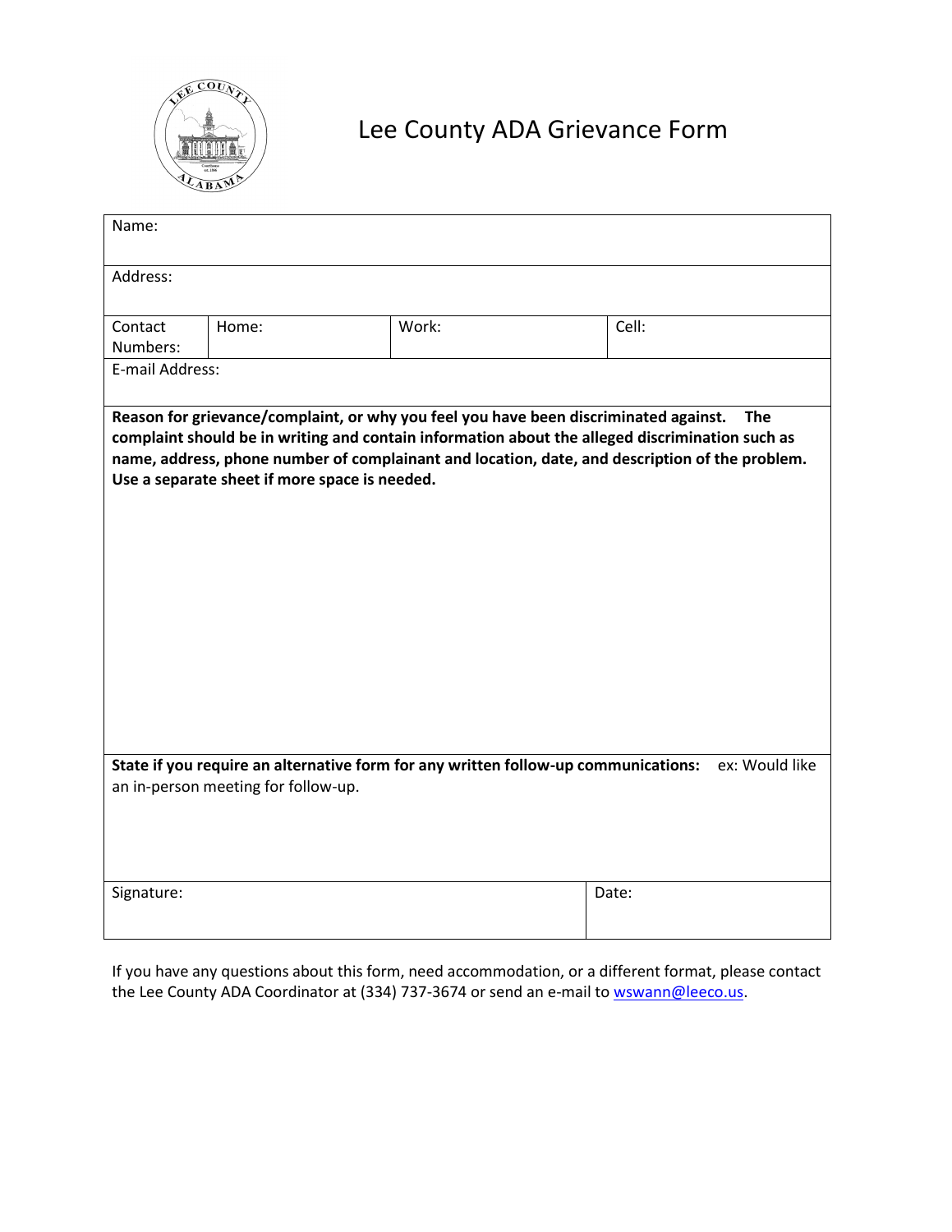|                                  |               |            | Are the    |               |              |                 |                                                                                                           |                          |          |                  |
|----------------------------------|---------------|------------|------------|---------------|--------------|-----------------|-----------------------------------------------------------------------------------------------------------|--------------------------|----------|------------------|
|                                  |               |            | existing   | Are the       | Are existing | Location of     |                                                                                                           |                          |          |                  |
|                                  |               |            | sidewalks  | existing curb | crosswalk(s) | <b>Existing</b> |                                                                                                           |                          |          |                  |
|                                  |               |            | <b>ADA</b> | ramps ADA     | <b>ADA</b>   | Pedestrian      |                                                                                                           | Owner of the pesdestrian |          | <b>Estimated</b> |
| <b>Street Name with Sidewalk</b> | <b>From</b>   | To         | compliant? | compliant?    | compliant?   | Signal(s)?      | Please describe ADA compliance issues.                                                                    | facility                 | Priority | Cost             |
| Lee Road 2192                    | Lee Road 177  | Cul-de-sac | N/A        | N             | N/A          | N/A             | Gutter slope, cross slope, ramp run slopes are non  <br>compliant and no detectable warnings are present. | Lee County               | Medium   | \$6,000.00       |
| Lee Road 2193                    | Lee Road 2192 | Cul-de-sac | N/A        | N             | N/A          | N/A             | Gutter slope, cross slope, ramp run slopes are non<br>compliant and no detectable warnings are present.   | Lee County               | Medium   | \$4,000.00       |

Note: Lee County has solicitated an agreement from a contractor to reconstruct the non-compliant curb ramps on Lee Roads 2192 and 2193. Unless a structural impracticability exists, all alterations will meet ADA compliance.

# Attachment B Self Evaluation and Recommendations